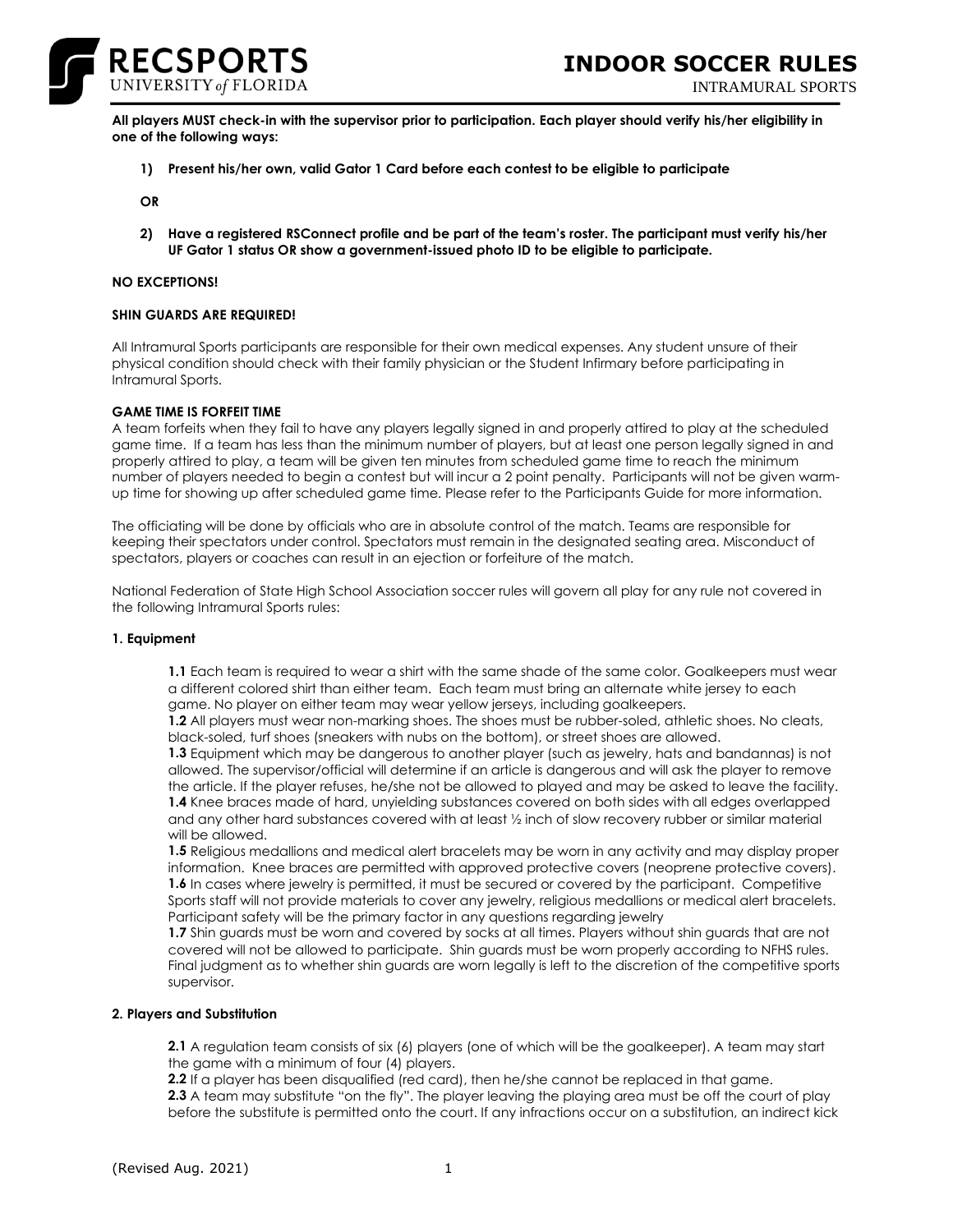





will be awarded to the team that did not commit the infraction from the spot where the ball was at the time the referee blew the whistle.

**2.4** A team who does not have the required number of players to start or continue a game will be forfeited (recorded as a loss).

**2.5** Goalie substitutions can only be made when the ball goes out of bounds (over the wall of the court), after a scored goal by either team, or on a yellow card/ejection/injury.

## **3. The Game**

**3.1** Each half will be 18 minutes in length with a continuous running clock. However, the clock will stop with each whistle within the last one (1) minute of the first half and the last two (2) minutes of the second half. Half-time will not exceed three (3) minutes. The clock will be stopped at the referee's discretion for injuries.

**3.2** Time-outs will not be allowed.

**3.3** A coin toss will determine possession at the start of the game. The winner of the coin toss decides whether they want kickoff or choice of side to defend. At the beginning of the second half the team that did not kickoff will then do so.

**3.4** The referee will whistle the ball into play. The kick off must be taken from the center of the court. Each team must be on its own half, and the defensive team must be behind the red volleyball lines until the ball is kicked. The player who initially kicked the ball may not touch the ball until another player has touched it. The ball is in play when it is kicked and moves.

**3.5** All kickoffs are indirect. If a kickoff is directed straight into the opponent's goal without a second player's touching, the result is a goal kick for the opposing team.

**3.6** To score a goal, the ball must completely cross the goal line. After the goal, the ball is returned to the center of the court for another kickoff. The team that was scored upon will kick off.

**3.7** Teams will change ends at half time. The team that did not kick off the first half will kick off the second half.

**3.8** The ball is out of play when it touches the ceiling, suspended lights, raised basket goals, the scoreboard (If the direction of flight is altered), or if it goes over the boards towards the seats.

**3.9** The referee blowing his/her whistle warrants a dead ball (even if inadvertent).

**3.10** To restart play, the following methods are used:

**3.10.1** Goal kick: When the ball goes out of bounds – by hitting the ceiling, the raised baskets, etc.- behind the corner kick mark, last touched by the offense.

**3.10.2** Corner kick: When the ball goes out of bounds – by hitting the ceiling, the raised baskets, etc.- behind the corner kick mark, last touched by the defense.

**3.10.3** Drop Ball: (See rule 3.14)

**3.10.4** Kick in: When the ball goes out of bounds (between the corner kick marks)– by hitting the ceiling, the raised baskets and etc.- it will be brought back to the spot closest to where it went out of bounds.

**3.11** Free kicks: All free kicks are indirect. Only penalty kicks and drop balls are direct.

**3.12** Mercy Rule: By halftime, or anytime thereafter, if a team is ahead by 10 or more goals (20 COREC), the game will end. In addition, for men's and women's competition, a 5 goal lead within the last 5 minutes will end the game. For Co-Rec teams, a 14 goal lead within the last 5 minutes is necessary to end the game. At the same time, if a team is ahead by one less goal than the mercy rule, and is deemed to be stalling, the officials have the option of ending the game.

**3.13** No player may place his/her hands on the walls or pads for more than three consecutive seconds while playing the ball. Result is an indirect free kick for the opposing team.

**3.14** A drop ball will be called when play is stopped due to an inadvertent whistle or an injury when there is no clear possession when the whistle was blown. A drop ball is also used when the ball goes out of bounds and it is not clear who the ball last touched before going out of bounds. A drop ball is when the referee drops the soccer ball between a player from each team. The ball has to touch the ground before either player touches it. Any player on the floor may take a drop ball.

**3.15** During the regular season, tie games will stand. During playoffs (or tournaments), ties will be broken using the following rules: Two 5-minute consecutive sudden death overtime periods will be played. The first team to score is the winner. If there is no score in the first overtime, play is stopped, teams switch ends of the court, and possession changes as if starting a new half. There will be no intermissions, either between the end of the second half and the first overtime, or the first and second overtime periods. If there is no scoring in the second overtime, then a shootout (penalty kicks) will be conducted. After the second overtime, each team will select 4 players to participate in the shootout (Players must be on the court at the end of overtime to participate in the shootout). The goalie is allowed to shoot in the shootout but it is not required that they are one of the four shooters. The same goalie that ended the second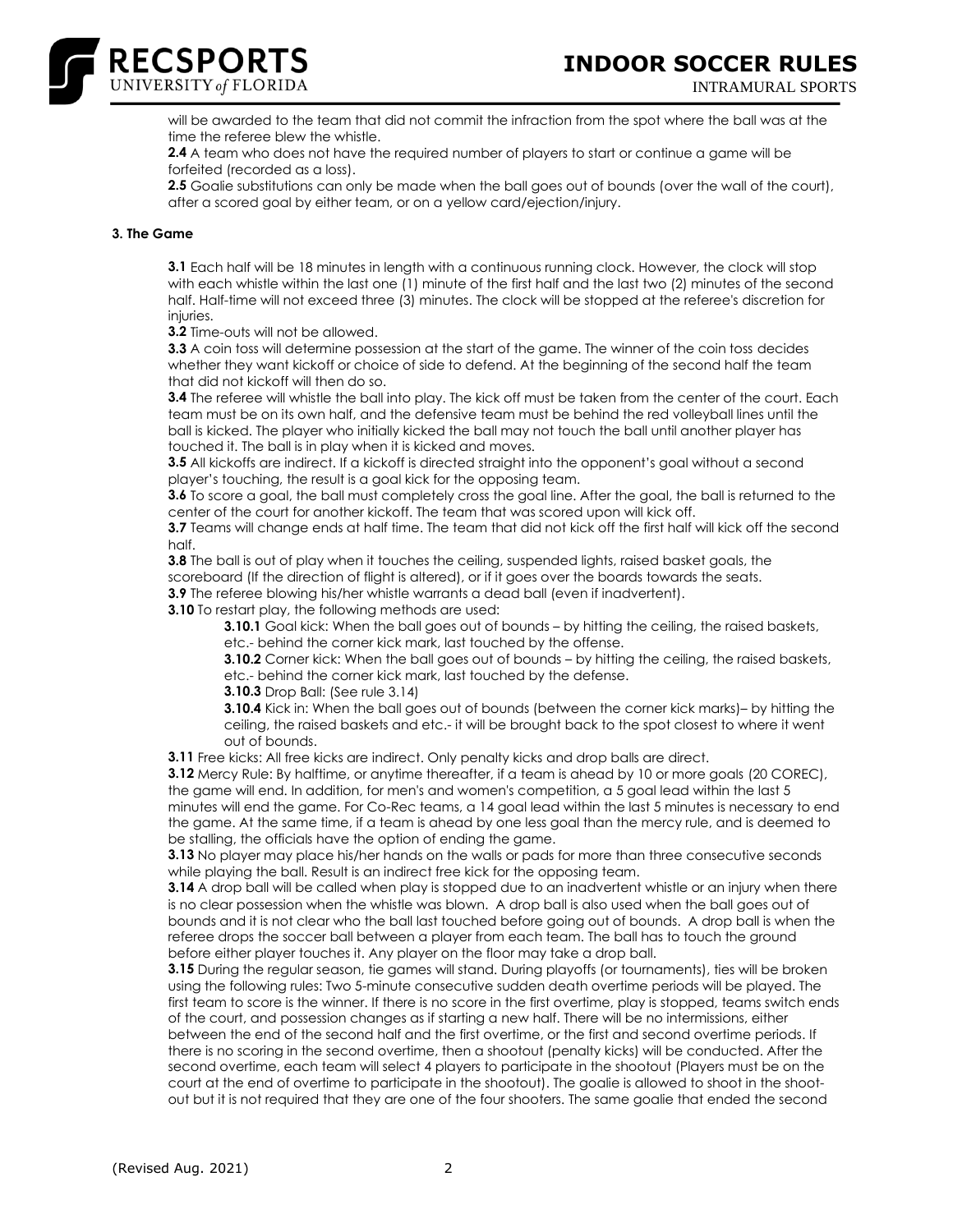

overtime must defend the penalty kicks, and it must be the same goalie for the entire shootout, unless the goalie is injured (See Rule 7 - Shootouts - for further clarification). If after both team's four kicks there is still a tie it will become sudden death (meaning each team shoots once until one team scores and the other team does not). The remaining players must shoot first before the original shooters can shoot again.

## **4. Rule Clarifications**

**4.1** There is no offside in indoor soccer.

**4.2** Fans and substitutes must stay off the court at all times. First violations of this rule will result in a yellow card for the team captain. If the team captain is on the court he/she must sit out the two-minute penalty as described in Rule 5.8c. If the captain is not on the court at the time of the infraction, the captain must choose one of the participants on the court to sit out the two-minute penalty. If there are continued problems with this rule, the captain will be given a red card and ejected. Another captain will be appointed and the preceding rules will be applied. The offending team will then be forced to play a man down for the remainder of the contest.

**4.3** The goal crease will extend one yard in front of the goal. The penalty area will extend three yards in front of the goal and one yard to the side. Offensive players may never enter the goal crease unless the ball is already in the crease area. Violations result in a goal kick for the defensive team. A goal scored is nullified.

# **5. Fouls and Misconduct**

**5.1** Kicking-Striking-Tripping-Jumping

**5.1.1** A player shall not intentionally attempt to kick, strike or jump at an opponent.

**5.1.2** A goalkeeper may not intentionally strike or attempt to strike an opponent by throwing the ball at the opponent.

**5.1.3** A player shall not intentionally trip an opponent.

**5.2** Handling

**5.2.1** A player shall be penalized for intentionally handling, carrying, striking or propelling the ball with a hand or arm. If a player handles the ball on an obvious (official's judgment) goal-scoring play, the goal will count, and the player will be issued a yellow card, and the goal will be scored.

**5.2.2** Unintentional handling occurs when the ball strikes the hands or arms of a player who has not moved the hands or arms to play the ball. This shall not be penalized.

**5.2.3** A player shall not hold, push or impede an opponent with hands or arms extended from the body.

# **5.3** Charging

**5.3.1** A player shall not intentionally charge an opponent unfairly. An unfair charge is one in which a player does not use shoulder-to-shoulder contact with an opponent, does not have arms and elbows close to the body, at least one foot on the ground and the ball within playing distance.

**5.3.2** A player having one or both feet on the ground shall not charge into an opponent that has no feet on the ground.

**5.3.3** A player shall not charge into the goalkeeper in the penalty area.

**5.3.4** An official shall disqualify any player who flagrantly fouls the goalkeeper in possession of the ball.

**5.3.5** Possession or control of the ball is when the goalkeeper has the ball trapped by either or both hands or when bouncing it to the ground or when releasing the ball into play.

**5.3.6** Outside the penalty area, the goalkeeper has no more privileges than any other player.

Note: When goalkeepers put the ball on the ground, they relinquish their rights as goalkeepers. **5.4** Dangerous Play - In the opinion of the official, all high kicks above the waist in a dangerous manner will be prohibited. If a dangerous high kick is committed it is in the official's discretion whether to issue a yellow card, red card, or no card at all depending on the severity of the infraction.

**5.5** Obstruction

**5.5.1** Obstruction is the intentional act by a player, not in possession of the ball or not attempting to play the ball, of running between an opponent and the ball or using the body as an obstacle.

**5.5.2** The goalkeeper in possession of the ball shall not be interfered with or impeded in any manner by an opponent. This includes the act of bouncing the ball or dropping the ball for a kick or attempting to throw the ball. This obstruction results in an automatic yellow card for unsportsmanlike conduct. **5.6** Goalkeeper Release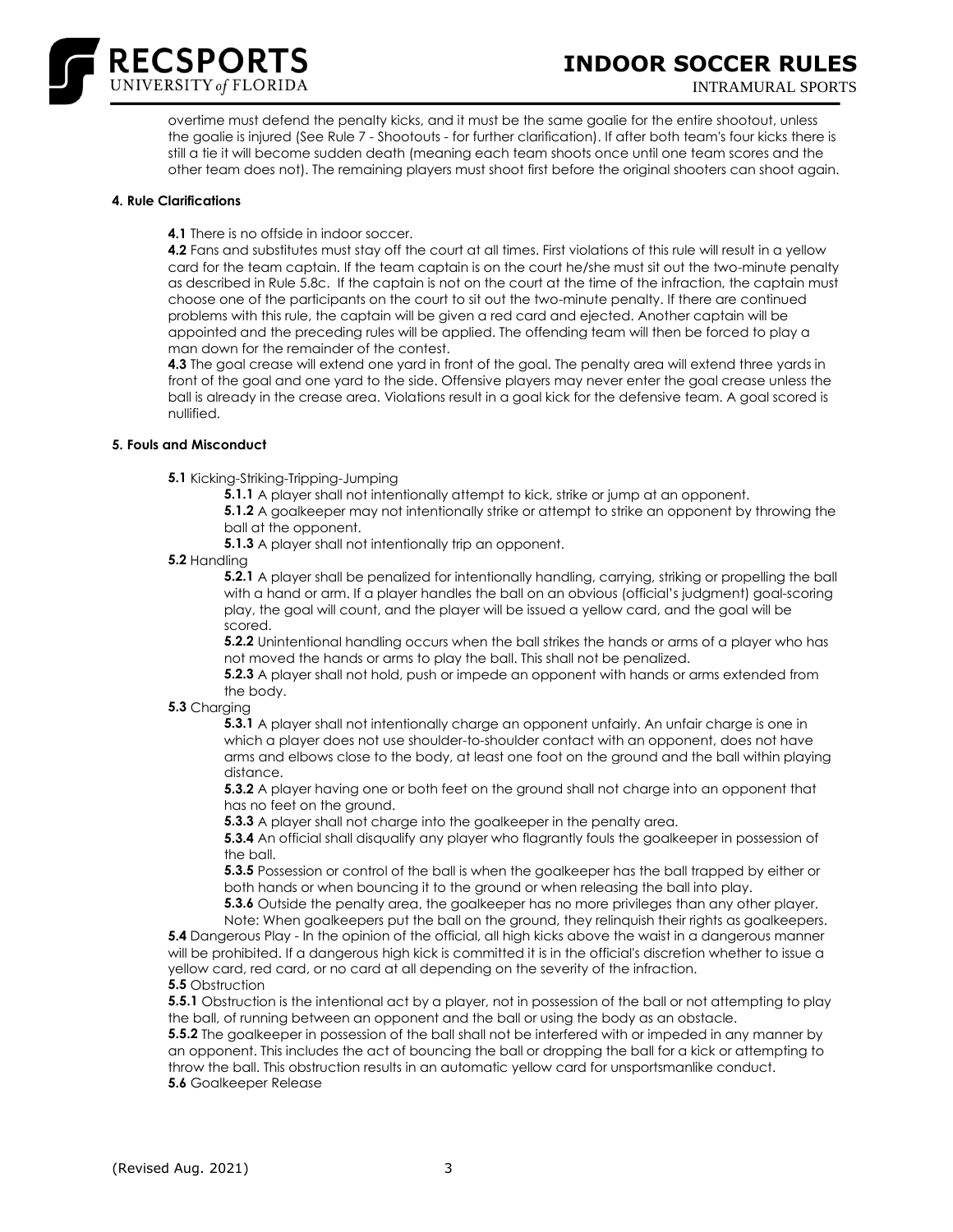

**5.6.1** From the moment the goalkeeper takes control of the ball with the hands in the penalty area, the goalkeeper has six seconds to release the ball into play. Failure to do so will result in the other team receiving an indirect free kick from that spot. The goalkeeper may throw to a teammate, or may drop the ball to his/her feet to gain possession, where it is playable by other players as well. No punts or dropkicks are allowed. If a goalie punts or drop kicks the ball, the other team will be awarded a corner kick.

**5.6.2** A goalkeeper is permitted to throw the ball. However, due to the court's small size, the ball must touch another player, wall, or the ground before it crosses the midfield/center line. Violations will result in an indirect kick for the opposing team at half court.

**5.7** Pass-Back Rule (USSF/FIFA Rule will be in effect) When passing the ball to the goalkeeper via a kick, the goalkeeper must play the ball with his/her feet. The keeper may not play the ball with hands. Furthermore, the keeper may not play the ball with his/her feet and then pick it up with his/her hands. Lastly, a player may not use trickery to play the ball to his/her keeper, to allow the keeper to play the ball with his/her hands.

**5.8** Misconduct

**5.8.1** A player or coach shall be cautioned for: Persistently infringing upon the rules of the game or acting in an unsportsmanlike manner and/or objecting by word of mouth or action to the decisions given by an official.

**5.8.2** A player or coach will be disqualified for: Persistent misconduct or a second caution and/or exhibiting violent conduct or using violent or abusive language.

**5.8.3** Yellow Cards- any player warranting a yellow card (rough play, verbal abuse, physical abuse, etc.) will be allotted a two-minute penalty. Penalty time will be kept by the scorekeeper's stopwatch. The team in violation must play a man down when a yellow card infraction occurs. The penalized player must sit out the entire penalty regardless of whether the opposing team scores a goal. If the goalie is the recipient of the yellow card, the team can only use the remaining players on the court to play goalie. The goalie may come back into play at the end of the penalty but cannot sub in as goalie until the proper time (see Rule 2.6).

## **6. Free Kicks**

**6.1** Free kicks shall be classified as "indirect" from which a goal may not be scored against the offending team unless the ball is played by another player from either team.

**6.2** All free kicks may be taken in any direction and by any player of the offended team.

**6.3** A penalty kick is awarded against a team that commits one of the following ten offences, inside its own penalty area and while the ball is in play (taken from the penalty mark):

**6.3.1** kicks or attempts to kick an opponent

**6.3.2** trips or attempts to trip an opponent

**6.3.3** jumps at an opponent

**6.3.4** charges at an opponent

**6.3.5** strikes or attempts to strike an opponent

**6.3.6** pushes an opponent

**6.3.7** tackles an opponent to gain possession of the ball, making contact with the opponent before touching the ball

**6.3.8** holds an opponent

**6.3.9** spits at an opponent

**6.3.10** handles the ball deliberately (except for the goalkeeper within his own penalty area) **6.4** Opposing players must be at least 10 feet from the ball until it is kicked, with exception of the goalie standing on their own goal line. If the kick is by a team in its own penalty area, defenders must also be out of the penalty area until the ball clears the penalty area. The ball must be stationary prior to the kick. The ball is in play when it is kicked and moved. After the kick, the ball may next be played by any player except the kicker. A kick in a team's own penalty area must leave the penalty area before another player may play the ball.

**6.5** Penalty Kick: When Taken.

A penalty kick is awarded for a slide tackle or any infringement of the 10 offenses mentioned in rule **6.6** The foul must be deliberate or of violent nature (this will be the referee's discretion). A penalty kick can be awarded regardless of the position of the ball, if the infraction by the defending team is committed in the penalty area. A goal may be scored directly from a penalty kick.

**6.7** Penalty Kick: How it is taken: The penalty kick is taken from any place on the penalty mark line. When it is being taken, all players (except for the kicker and the opposing goalkeeper) shall be within the field of play but outside the penalty area and behind the line designated by the officials. The opposing goalkeeper must stand on his/her own goal line, until the ball is kicked. The player taking the kick must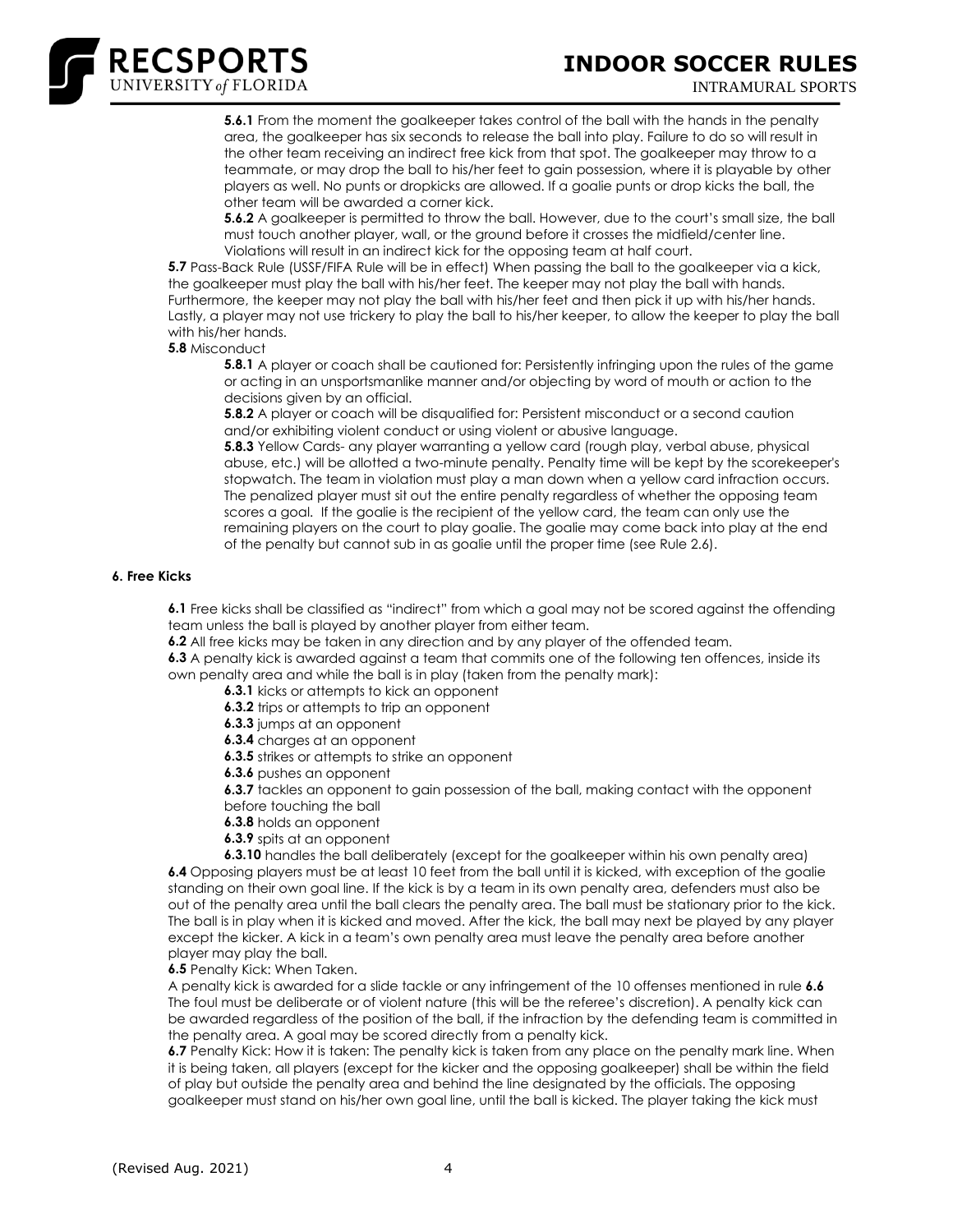

kick the ball forward in order for it to be in play. If the ball is not put into play properly, the kick must be retaken. If the ball hits the goalpost or the crossbar and returns to play, the kicker may not play the ball until it has been touched by another player. The goalie may not be substituted on a penalty kick unless they were injured during the infraction. The kicker must wait for the official to start the play.

**6.6.1** In Co-Rec games, the gender of the individual shooting the penalty kick must match the gender of the fouled individual for which the penalty kick was awarded.

**6.7** Infringements

RECSPORTS

**6.7.1** On a penalty kick, for any infringement by the defending team, the kick shall be retaken if a goal has not resulted.

**6.7.2** On a penalty kick, for any infringement by the attacking team other than by the kicker, the kick shall be retaken if a goal has resulted.

**6.7.3** On a penalty kick, for any infringement by the player taking the kick, a goal cannot be scored and a player of the opposite team shall take an indirect free kick from the point of infraction.

**6.8** End of time variations

The ball is dead at the moment the whistle sounds to end either half. A goal cannot be scored if the ball was in the air when the whistle was blown; the ball must have completely crossed the goal line. Time may be carried over only for a penalty kick. If the ball touches the goalkeeper during a penalty kick, before passing between the posts or after the expiration of time, the goal stands if it crosses the goal line. If necessary, time of play shall be extended at the end of either half to allow a penalty kick to be taken. If a penalty kick is taken after the expiration of time, only the kicker may play the ball. **6.9** Goal Kick: When taken

A goal kick is taken by a member of the defensive team when the ball goes out of bounds – by hitting the ceiling, the raised baskets, etc.- behind the penalty mark last touched by the offense. **6.10** Goal Kick: How taken

The ball is placed on the ground from any point in the goal area. The ball must be kicked beyond the penalty area, or the kick will be retaken. The goal kick is an indirect kick.

**6.11** Corner Kick: When taken

A corner kick is taken by a member of the attacking team when the ball goes out of bounds by hitting the ceiling, the raised baskets, etc.- behind the penalty mark last touched by the defense. **6.12** Corner Kick: How taken

A corner kick is taken from the black corner kick mark, located at the corners of the playing area (corners of the basketball courts), and is indirect. The ball is in play when it is kicked and moved. The kicker may not play the ball until another person has touched it. If the ball hits the wall and rebounds toward the kicker, he/she still cannot play it until another player has touched it.

# **7. Shootouts**

**7.1** Four players on the field from each team will be selected by the team to shoot.

**7.2** The goalies must be the same as when the game ended in the second overtime and the teams must use the same designated goalie for the entire shootout, unless injured or carded.

**7.3** A coin toss will decide which team shoots first. The winner of the toss has the option of shooting first or second.

**7.4** Each team has four penalty kicks and will alternate shots. No rebounds are allowed.

**7.5** If the score is tied at the end of the first shootout, the shootout will continue alternating players until one team makes it and the other does not. No player may attempt a second penalty kick until all players on his/her team for the shootout has attempted one. This pattern will continue for future rounds as well. **7.6** The kicker must wait for the official to start the play with a whistle on each kick, and then has five seconds to shoot.

# **8. Slide Tackles**

**8.1** Slide tackles are illegal in intramural indoor soccer.

**8.2** Slide tackles are left up to the official's discretion as to whether or not the tackle will warrant a yellow card, red card or free kick. If contact is made or a near miss occurs (official's discretion), it will be considered a slide tackle with the possibility of a yellow or red without warning. A red card will result in an ejection and a one (1) in sportsmanship.

**8.3** Two (2) ejections in the same game by a team for any reason will result in an immediate loss/default for the game.

**8.4** The goalie can slide with bent knees in an effort to make a play as long as the following apply: